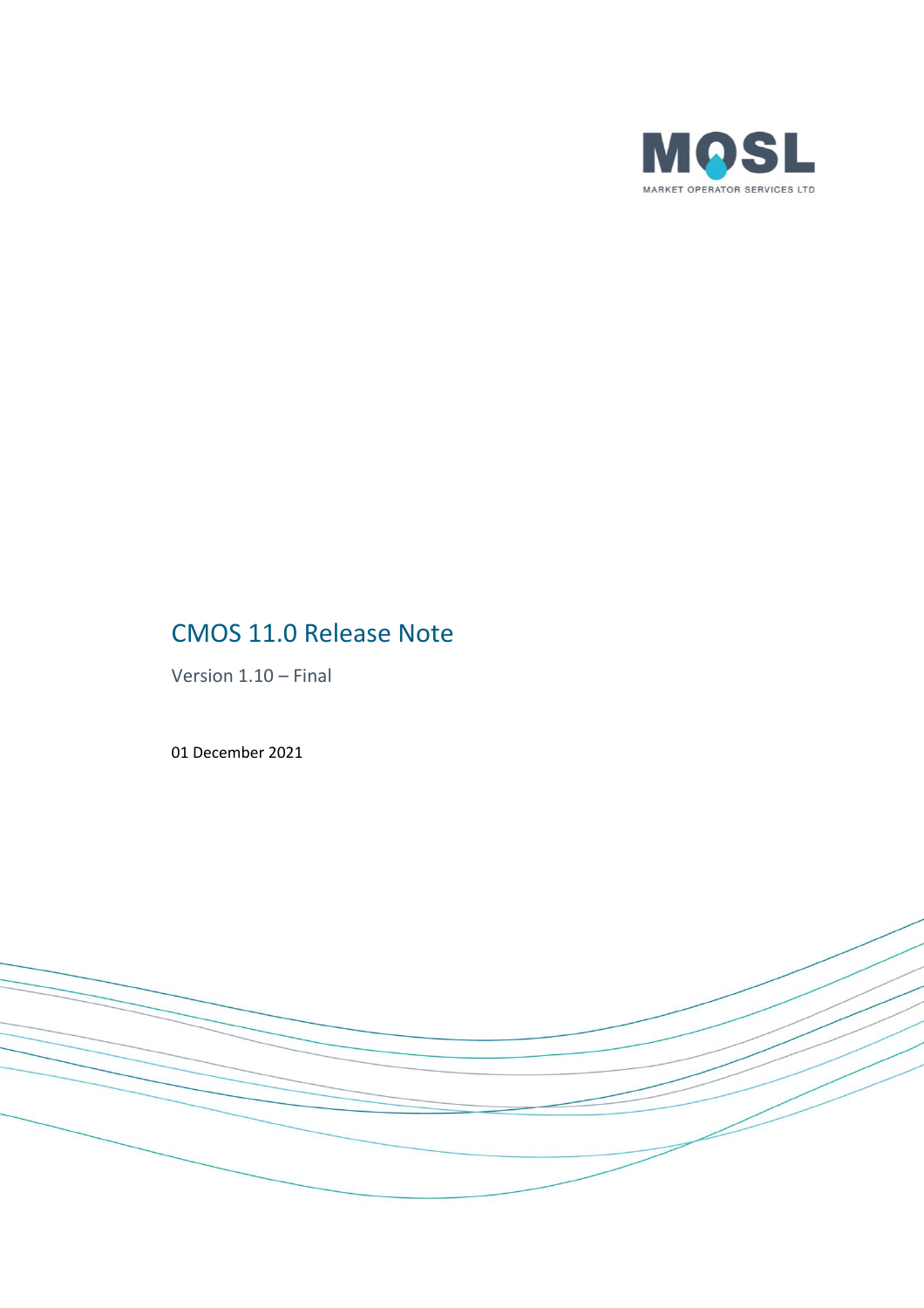

#### About this document

This paper sets out the scope and deployment arrangements for the CMOS release 11.0. The release is made up of NCCs to enhance CMOS together with a set of defect fixes.

As with other CMOS releases, Trading Parties were expected to test the new functionality via the MPS2 environment. This Release was deployed on 5<sup>th</sup> of November 2021 on MPS2 and will be deployed in Production on 3<sup>rd</sup> of December 2021. Any observations relating to the technical implementation itself (i.e. potential defects) should be notified to the Service Desk.

MOSL fully recognises the need to provide clarity and forward visibility to the market regarding the scope of fixes, given the impact to local systems. This document was updated at appropriate intervals as we moved through development, testing and ultimate deployment of the release to Production. Updates are also reflected in the regular publication of the Observations and Workaround logs and open to discussion at the [Operations and Release Working Group \(ORWG\)](https://mosl.co.uk/groups-and-forums/industry-groups-forums/orwg) and the weekly CMOS Operations calls during the UAT phase of the release.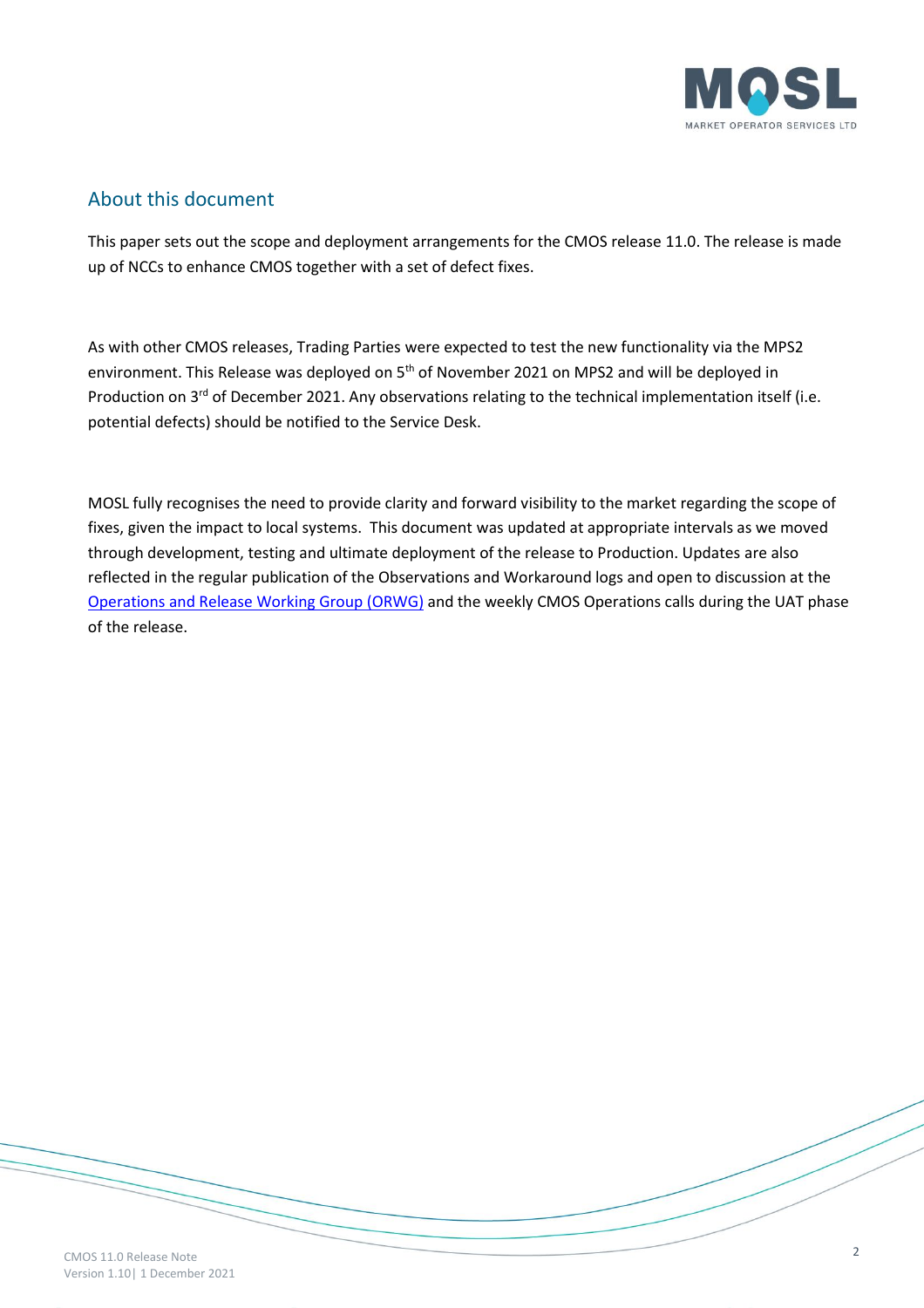

# Version History

| <b>Version</b>   | <b>Update</b>                                                                                               | <b>Date</b>       |
|------------------|-------------------------------------------------------------------------------------------------------------|-------------------|
| 1.0              | Initial CMOS Release 11.0 Note with the scope of the changes and defect<br>fixes.                           | 28 June 2021      |
| 1.1              | Further explanation of NCC024 change involving TCORR173.W,<br>TCORR174.W and TCORR180.W                     | 26 August 2021    |
| 1.2              | ALM 618 removed. ALM 1191, 1206, 1213, 1220, 1222, 1232, 1233, 1235,<br>1237, 1240, 1241, 1243, 1246, 1247. | 06 September 2021 |
| 1.3              | ALM 127 removed. ALM 1251 and 1252 added.                                                                   | 27 September 2021 |
| 1.4              | ALM 1254 and 1257 added.                                                                                    | 18 October 2021   |
| 1.5              | Draft error codes added with change history.                                                                | 27 October 2021   |
| 1.6              | Added 1261. Updated 1210, 1211, 1213, 1220, 1237, 1240, 1243, 1251<br>and 1257. Removed 1233 and 1252.      | 01 November 2021  |
| 1.7 <sub>2</sub> | Added 1265 and 1269. Updated 1213, 1222, 1232, 1237, 1240 and 1261.<br>Removed 1206.                        | 09 November 2021  |
| 1.8              | Updated 1196, 1210, 1235, 1241, 1254 and 1269                                                               | 15 November 2021  |
| 1.9              | ALM 1272 added                                                                                              | 22 November 2021  |
| 1.10             | Final Release Note. Removed ALMs 1189, 1191, 1246 and 1247. Updated<br>ALM 1272.                            | 01 December 2021  |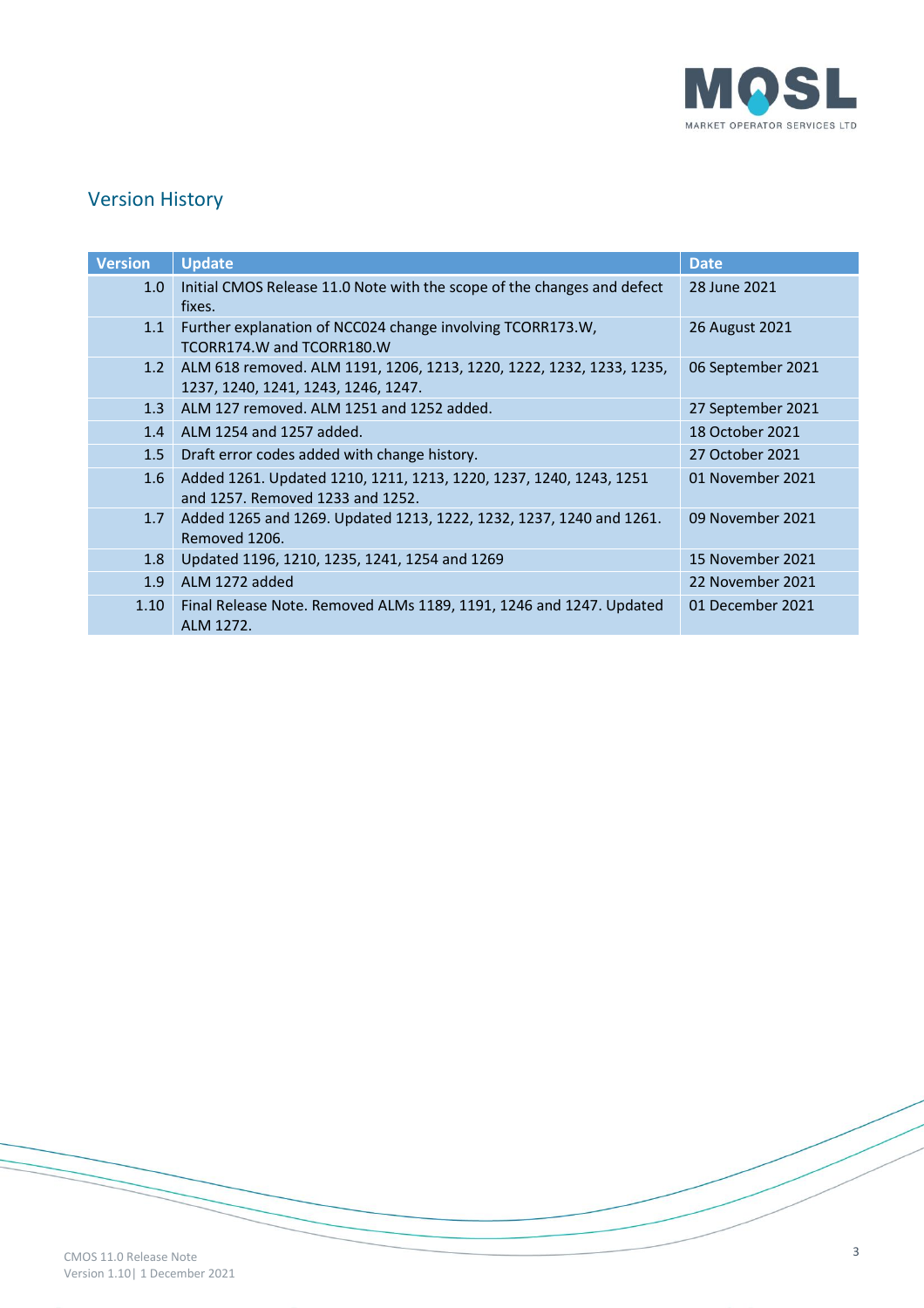

### **Contents**

| About this document                   | $\overline{2}$ |
|---------------------------------------|----------------|
| <b>Version History</b>                | 3              |
| Contents                              | 4              |
| 01 Timeline for Release 11.0          | 5              |
| 02 Scope of Release 11.0              | 6              |
| 03 Scope of Release 11.0 Defect Fixes | 8              |
| 04 XSD Changes                        | 10             |
| 05 Error Codes                        | 10             |
| 06 Release 11.0 Dates                 | 10             |
| 07 Additional Information             | 11             |

4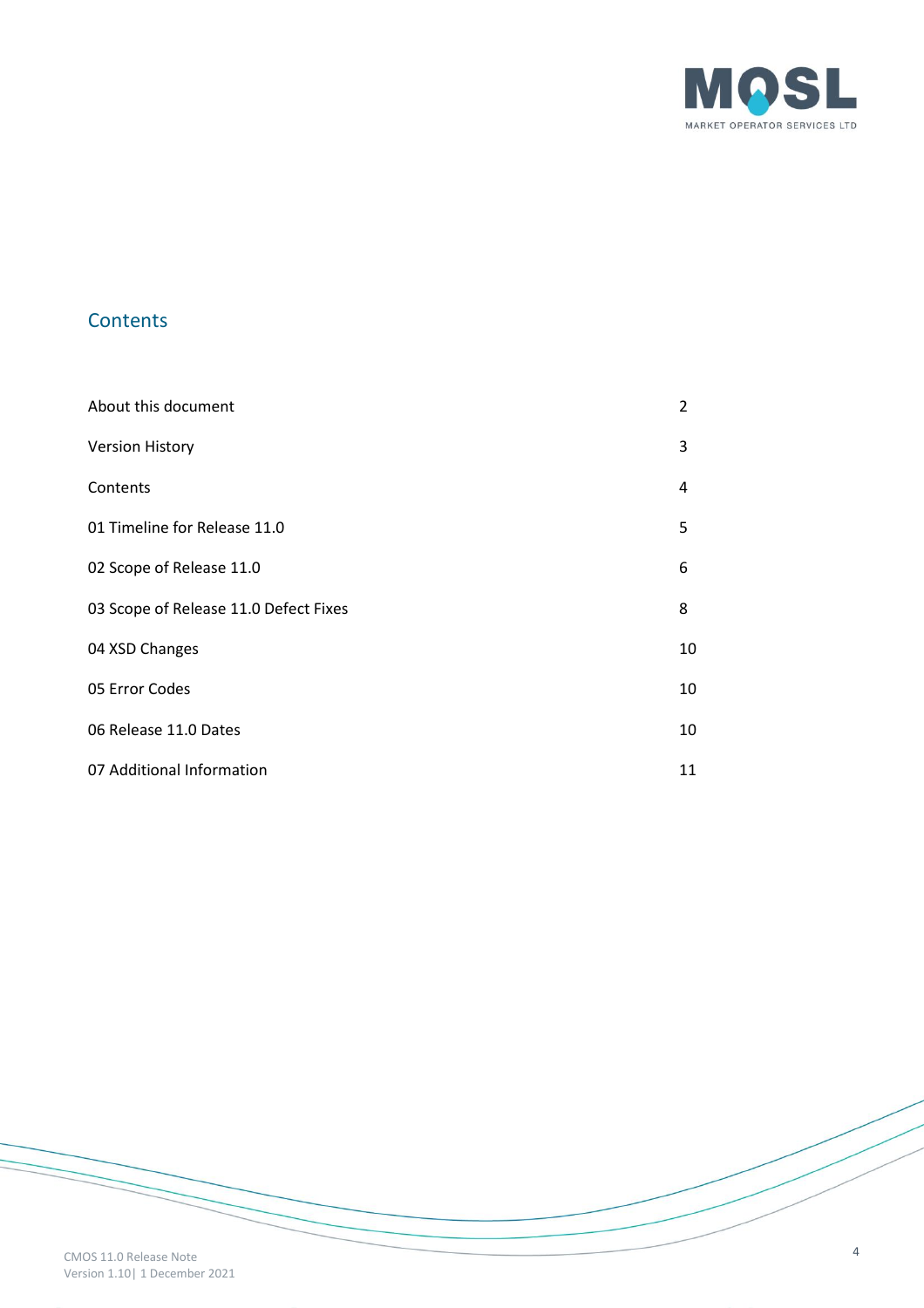

# 01 Timeline for Release 11.0

| <b>Date</b>                           | Activity                                                                                      | <b>Version</b> |
|---------------------------------------|-----------------------------------------------------------------------------------------------|----------------|
| 28 June                               | Initial CMOS Release 11.0 Note published, including confirmed<br><b>NCCs and defect fixes</b> | 1.00           |
| 5 November 2021                       | Deployment to MPS2                                                                            |                |
| 19 November 2021                      | Patch drop MPS2                                                                               |                |
| 26 November (+ 1<br>week contingency) | Targeted completion of Trading Party testing                                                  |                |
| 3 December 2021                       | Deployment to Production                                                                      |                |
| 7 December 2021                       | Deployment to MPS                                                                             |                |

CMOS 11.0 Release Note Version 1.10| 1 December 2021 5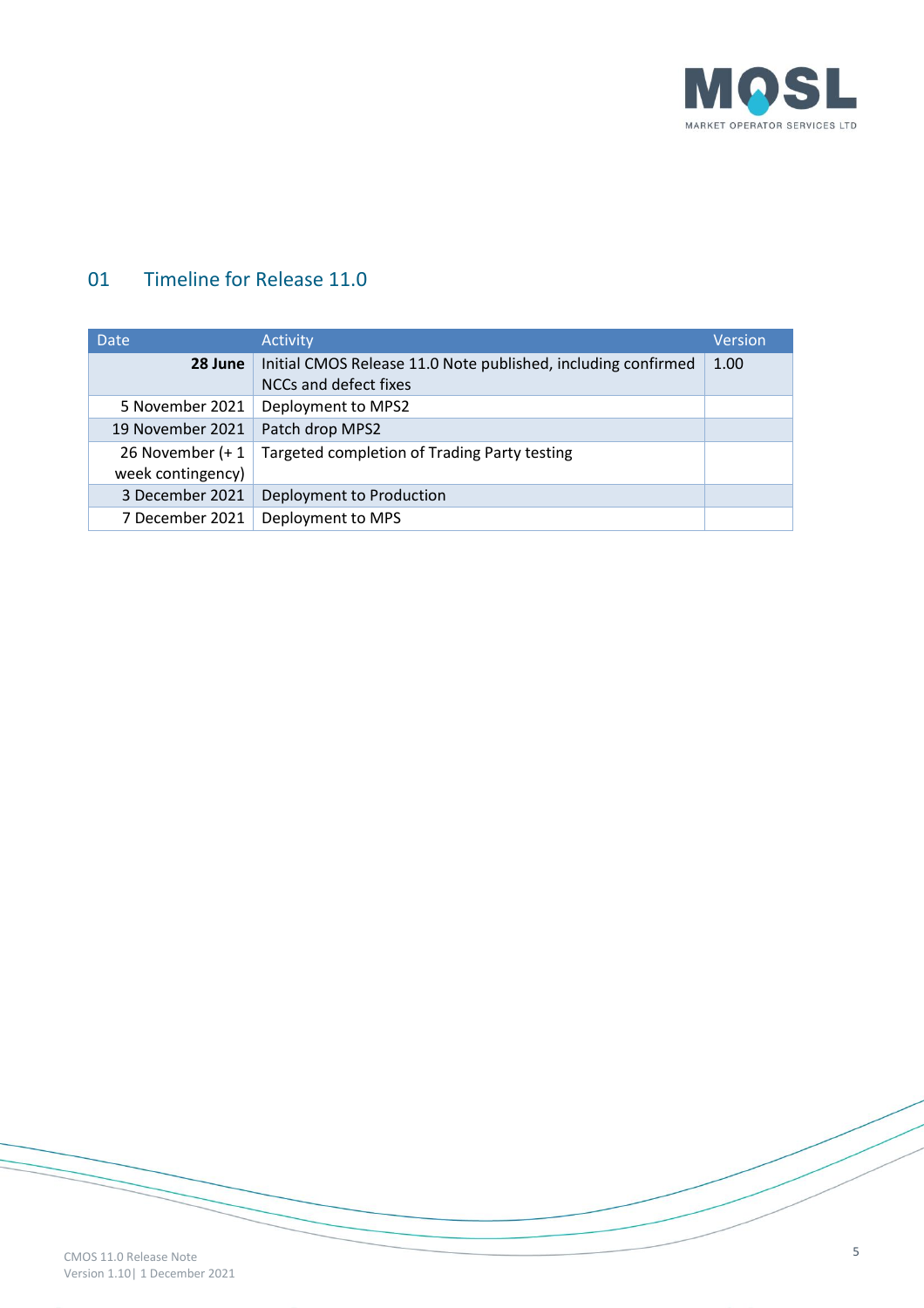

#### 02 Scope of Release 11.0

The following changes are confirmed for Release 11.0 and will come into effect on 3 December 2021:

| <b>ID</b> | <b>CPW/NCC</b> | Title                                   | <b>Market Code Impact</b> | <b>CMOS Impact</b> |
|-----------|----------------|-----------------------------------------|---------------------------|--------------------|
|           | NCC024         | SMR Project 3: Meter read rejections    | No                        | Yes                |
|           | <b>NCC025</b>  | <b>Open Transactions Export</b>         | No                        | Yes                |
|           | Improvement    | Meter shortcut in Market<br>Information | No                        | Yes                |

**1) NCC024** – This change seeks to remove the case sensitivity on meter manufacturer and manufacturer serial number that applies to Validation Rules VR.291 (Meter does not exist in the central system) and VR.291-2 (Meter does not exist in the central system with initial meter reading date).

This change will modify the logic in meter transactions that identifies the meter concerned by using case insensitive matching and is intended to reduce the number of rejected transactions and help reduce the Trading Party's processing time for these rejections.

This change will impact several metering transactions that update meter data. These include:

T105.R; T105.W; T113.W; T114.W; T117.W; T123.W; T124.W; T136.W; T146.R; T160.R; T181.W; TCORR113.W; TCORR114.W; TCORR123.W; TCORR124.W; TCORR136.W; TCORR146.R; TCORR148.W; TCORR171.R; TCORR171.W; TCORR172.R; TCORR172.W; TCORR175.W; TCORR176.W.

It will also impact a number of other transactions that create new meters or modify meter identifiers. These include T104.W and T117.W.

All of the transactions above that are used to update meter data use the Meter Manufacturer data item (D3013) and the Manufacturer Meter Serial Number data item (D3014) to identify the meter uniquely. Validation rules VR.291 and VR291-2 are used to ensure that the values specified (for Meter Manufacturer and Manufacturer Meter Serial Number) match a meter in CMOS.

This change alters the way meters are identified in the processing of these meter data update transactions by making the matching of Meter Manufacturer and Manufacturer Meter Serial Number case insensitive.

• A new processing function will be developed to identify the meter based on a case insensitive match of Meter Manufacturer and Manufacturer Meter Serial Number. This processing function will be applied to all transactions before the validation rules are executed, but it will only operate on meter data update transactions.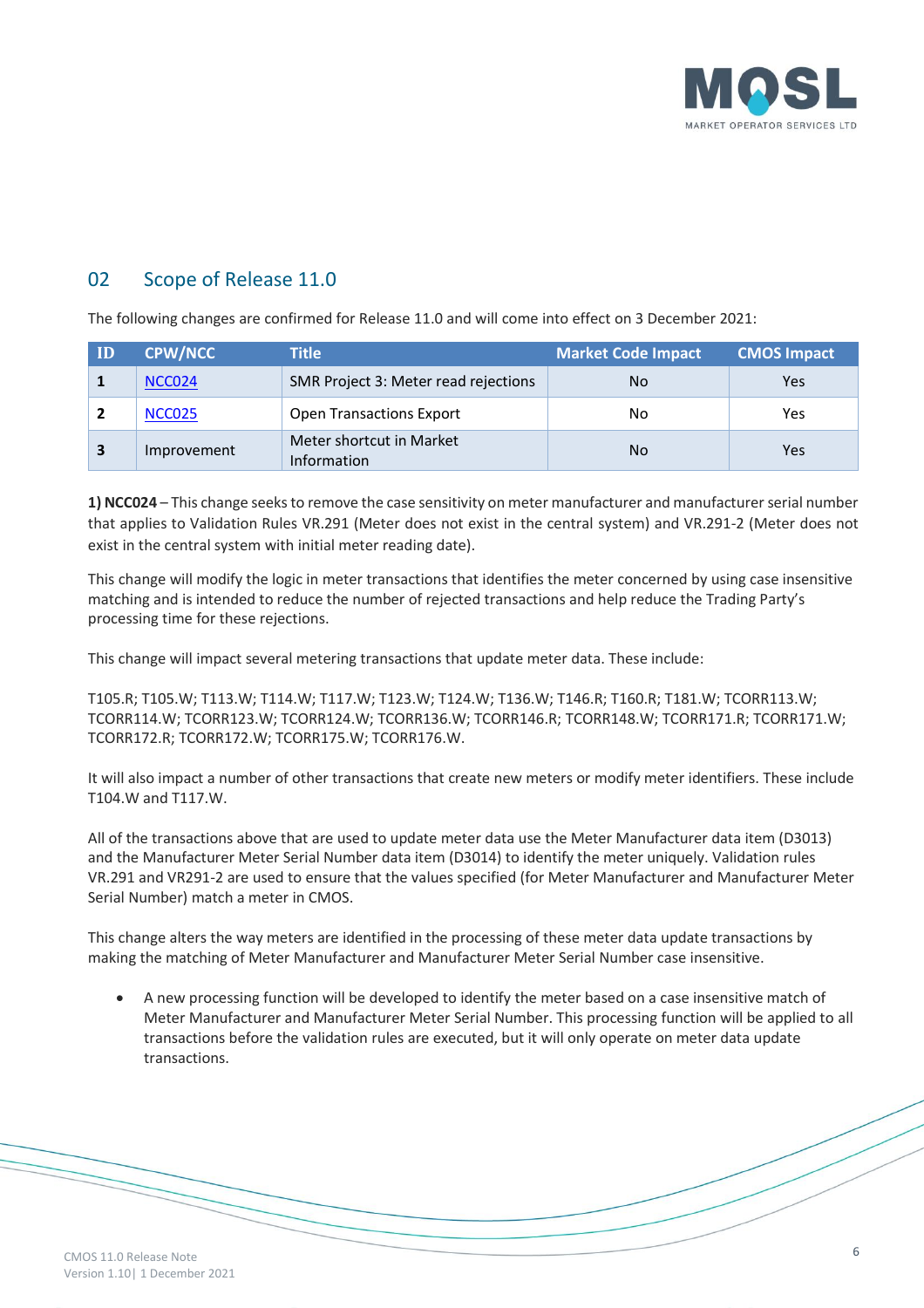

- If it finds a meter that matches the Meter Manufacturer and Manufacturer Meter Serial Number provided in the submitted transaction, on a case insensitive basis, it will obtain the actual values for Meter Manufacturer and Manufacturer Meter Serial Number for that meter as stored in the CMOS database. It will substitute these values for those submitted in the transaction.
- From that point, the processing of the transaction will be unchanged, but will use the substituted values. So, for example, all of the validation rules will use the values obtained from the matching meter in CMOS, and any data updates will be made to the matching meter.
- On successful processing of the transaction, the resultant .M notification will be issued using the Meter Manufacturer and Manufacturer Meter Serial Number values as obtained from CMOS rather than the values submitted in the transactions. It should be noted that the majority of .M notifications go to Trading Parties other than the party that submitted the transaction. However, the T105 is a special case and the T105.M notification is also issued to the sending party. So, in this situation the sending party could see a different value in the T105.M for the Meter Manufacturer or Manufacturer Meter Serial Number than was submitted.

Analysis of the meters in the production database has found several pairs of meters where the Meter Manufacturer and Manufacturer Meter Serial Number both match on a case insensitive basis, but which are distinct meters. For example, meter pairs such as:

ACTARIS 20lu012345 ACTARIS 20LU012345 Or ACTARIS 20XY012345 Actaris 20XY012345

These pairs need to be updated prior to the change taking place. MOSL has already contacted the involved Wholesalers to determine if they are actually distinct meters and update them accordingly.

CMOS will need to be modified so that no more matching meter pairs, as the examples above, can be created. For that, modified or additional validation rules will be applied to the following transactions:

• T104.W and T117.W will need a modification of validation rules VR.086 and VR.291-1 to ensure that the new meter does not have Meter Manufacturer or Manufacturer Meter Serial Number that match those values in an existing meter on a case insensitive basis.

Transactions TCORR173.W, TCORR174.W and TCORR180.W will continue as they currently are, i.e., case sensitive.

**2) NCC025** – This change is to enable CMOS users to download a report in relation to their open transactions.

Currently, Trading Parties have to work through pages of open transactions in CMOS. This change will allow Trading Parties to download the report, review and see all open transactions in order to keep track and prioritise their actions and avoid MPS charges due to late submission of transactions.

**3) Improvement** – This change is to enable to show the Meter shortcut in the search results when searching for a SPID that only has inactive meter(s).

CMOS 11.0 Release Note Version 1.10| 1 December 2021 7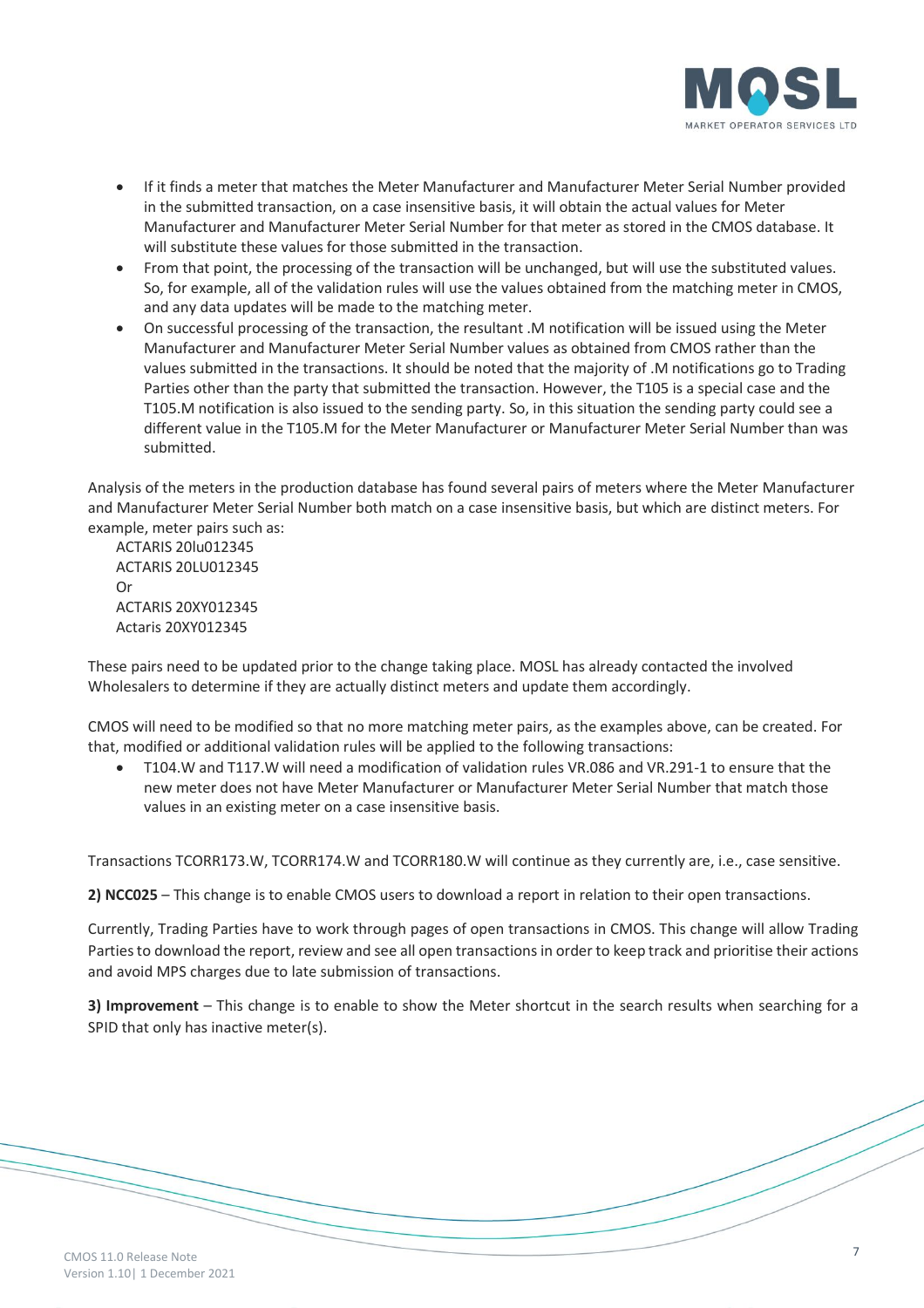

Currently, if a user search for a SPID and that SPID only has an inactive meter, the shortcut (M) in the search results is not displayed as it only displays when there is an active meter. An inactive meter is the one that had a final meter reading.

#### 03 Scope of Release 11.0 Defect Fixes

The target set of fixes to be delivered in parallel with the Changes include defect fixes that will be updated in this document until the final Release Note. The table below shows the defects planned to be included in Release 11.0 up to this date with a summary as per the Observation Log and some additional detail as they are made available. Please note that if the defect has a status of "confirmed" it means it will be included in Release 11.0 otherwise it is still in analysis/development phase or need data fix. The purpose of this table is to provide an earlier view as possible to the Trading Parties about the defects to be fixed, but as it is a live document, more defect fixes can be added or removed, and the final list will be in the final Release Note.

| <b>ALM</b> | <b>Status</b>   | <b>Description/Root Cause</b>                                                                                                               | <b>Resolution</b>                                                                                                |
|------------|-----------------|---------------------------------------------------------------------------------------------------------------------------------------------|------------------------------------------------------------------------------------------------------------------|
| 926        | Data Correction | Meter has been installed and has<br>had reads added prior to the IMRD<br>via Data Migration. (WHL affected)                                 | <b>MOSL contacted the TPs</b><br>affected and once the<br>response is received, the data<br>fix will be applied. |
| 1171       | Data Correction | <b>Initial Meter Read Missing</b>                                                                                                           | Data correction to be applied.                                                                                   |
| 1196       | Data Correction | Unable to deregister a Sewerage<br>SPID due to service component still<br>be active.                                                        | Data correction applied.                                                                                         |
| 1210       | Data Correction | Unable to remove a Transfer<br>Reading                                                                                                      | Data correction applied.                                                                                         |
| 1211       | Confirmed       | Unexpected Error in CMOS when a<br>T107.W was submitted - isolated<br>error                                                                 | Fix was applied to the group<br>Validate Service Components.                                                     |
| 1213       | Confirmed       | Unable to amend the meter<br>identification of finalled meters due<br>to implementation of TCORR180<br>process which is passing to VR 291-1 | TCORR180.W process<br>implementation fixed                                                                       |
| 1220       | Confirmed       | Value submitted for special<br>agreement is showing up incorrectly<br>within the DPID MDS report.                                           | Special Agreement Factor to<br>be allowed greater than 100%<br>and changed for following                         |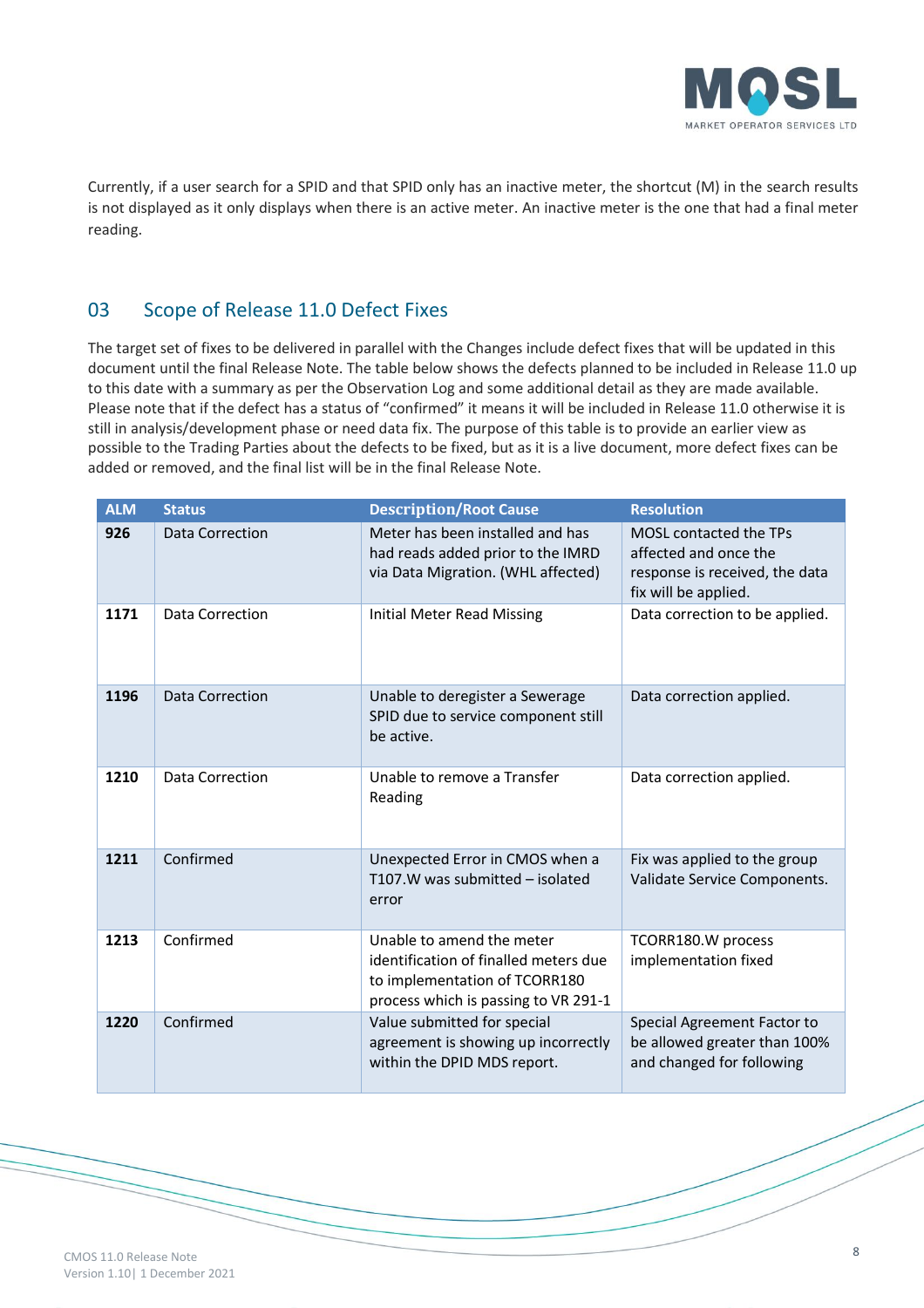

|      |                 |                                                                                                                                                                                                        | reports; DPID, SSSCO and<br>WSSCO.                                                                                                        |
|------|-----------------|--------------------------------------------------------------------------------------------------------------------------------------------------------------------------------------------------------|-------------------------------------------------------------------------------------------------------------------------------------------|
| 1222 | Data correction | Transfer read being rejected due to<br>meter that was on the SPID at the<br>initial transfer date, then removed<br>after. CMOS still believes the<br>transfer read needs to be on the<br>erased meter. | Data fixed to be applied                                                                                                                  |
| 1232 | Data correction | Error code C8 being received despite<br>both SPID and DPID reflecting as<br>active in CMOS.                                                                                                            | Data correction to be applied.                                                                                                            |
| 1235 | Data correction | T181 sent prior to submitting a<br>T115.W. Now unable to submit final<br>read as not associated with the<br>SPID.                                                                                      | Data correction to be applied.                                                                                                            |
| 1237 | Confirmed       | Problem lies with<br>GetPremisesAndChildren function<br>on Submission Date activity with<br>ViewDate, is retrieving current-<br>date Time function which is UTC<br>time zone.                          | Changes made to transactions<br>affected.                                                                                                 |
| 1240 | Confirmed       | VR.067 should have been thrown to<br>reject transaction as SPID was<br>Tradable/Partial at time of<br>submission                                                                                       | Amendments made to VR.067                                                                                                                 |
| 1241 | Confirmed       | VR.274 rejects transaction where it<br>does not fit the entire period of<br>activity for a meter network. This is<br>not clear in Rejection message                                                    | VR.274 error code amended<br>with greater clarity.                                                                                        |
| 1243 | Confirmed       | SPIDs have old VCA BTDs and the<br>system seems to think these are still<br>open and an error code is being<br>received                                                                                | VR.075 fixed to reject T134<br>transactions if an accepted<br>BTD already exists and the<br>status of the BTD is not<br>Finished or Ready |
| 1251 | Confirmed       | Issue exists for meter installations<br>pre-dating the Supply Point Effective<br>from Date.                                                                                                            | Fix made to TCORR176.M. The<br>notification will now be<br>generated for all retailers.                                                   |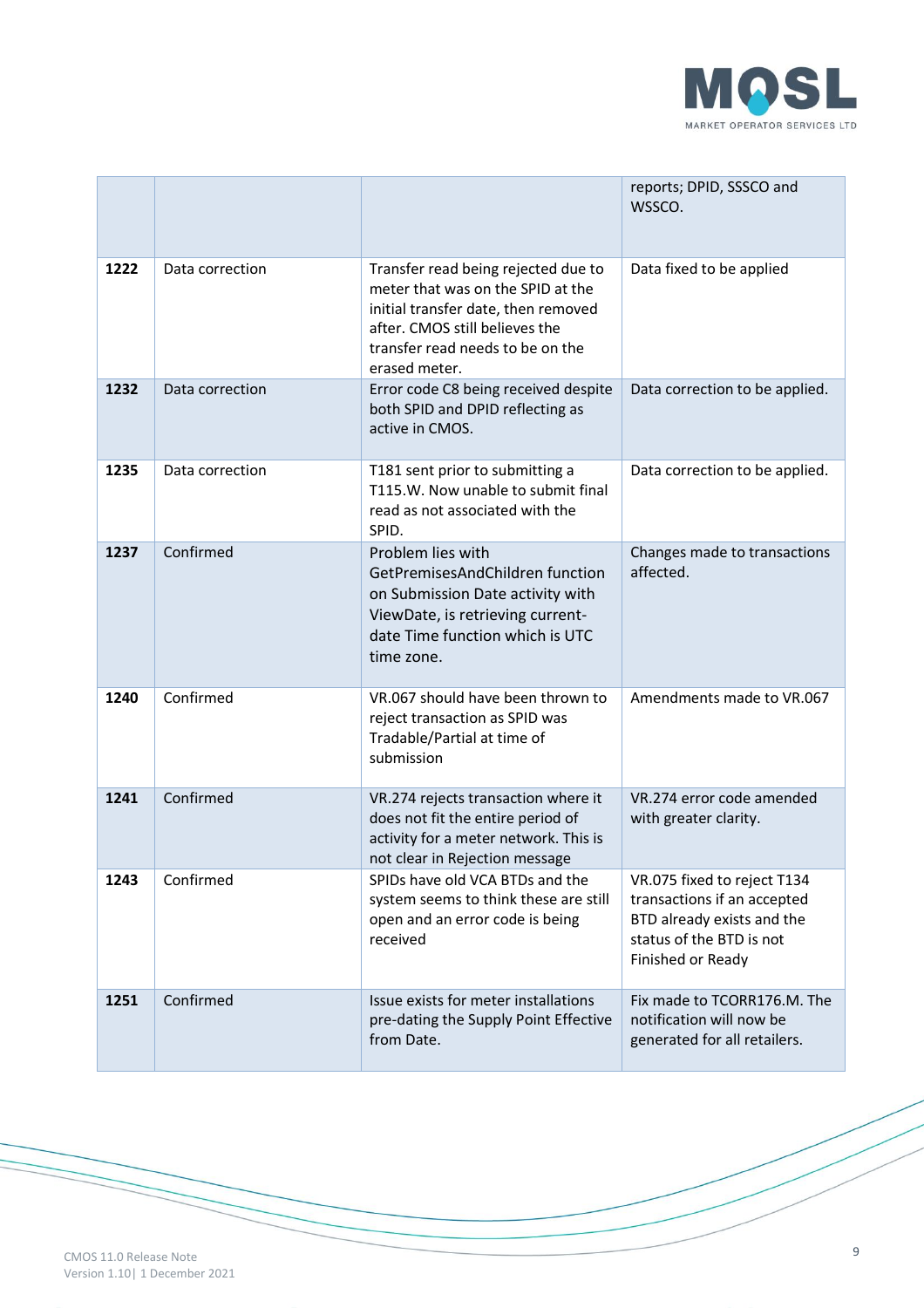

| 1254 | Confirmed       | When a user fills in FreeDescriptor in<br>the request, portal puts it in the<br>wrong place                                                                                                     | FreeDescriptor field mapping<br>order corrected                                |
|------|-----------------|-------------------------------------------------------------------------------------------------------------------------------------------------------------------------------------------------|--------------------------------------------------------------------------------|
| 1257 | Confirmed       | TCORR138.W being rejected<br>incorrectly due to EFD dates being<br>added. Issue with VR.397.                                                                                                    | Amendments made to VR.397.                                                     |
| 1261 | Confirmed       | MDS Report TEADJ not retrieving<br>any data, leaving report empty,                                                                                                                              | MDS Report TEADJ not<br>retrieving any data, leaving<br>report empty,          |
| 1265 | Data correction | SAF and SWDF left blank in<br>settlement reports.                                                                                                                                               | Data fix to be applied                                                         |
| 1269 | Confirmed       | Market Performance Framework to<br>be removed from reports section                                                                                                                              | <b>Remove the Market</b><br>Performance Framework<br>Report section            |
| 1272 | Confirmed       | When using SPID core to view open<br>transactions, you will see both water<br>and sewerage SPID as expected.<br>However, once you submit a<br>transaction the screen resets back to<br>default. | Added corrections to open<br>transactions list, so filters<br>remain in place. |

#### 04 XSD Changes

There was no XSD changes for Release 11.0.

#### 05 Error Codes

The error codes have been published in relation to Release 11 with new 'Change History' tab. Refer below to the consolidated set of error codes as of this Release Note date. The file is available on MOSL's website on CMOS > CMOS – [Next Release](https://mosl.co.uk/cmos) "CCR.400 - 11.0.1.1 Error Codes.xlsx"

#### 06 Release 11.0 Dates

The CMOS Release 11.0 dates for all environments are highlighted in section 01 and the dates for future releases are available on MOSL's website in CMOS > CMOS - Current Release [> Release Schedule 2020-2021](https://mosl.co.uk/cmos)